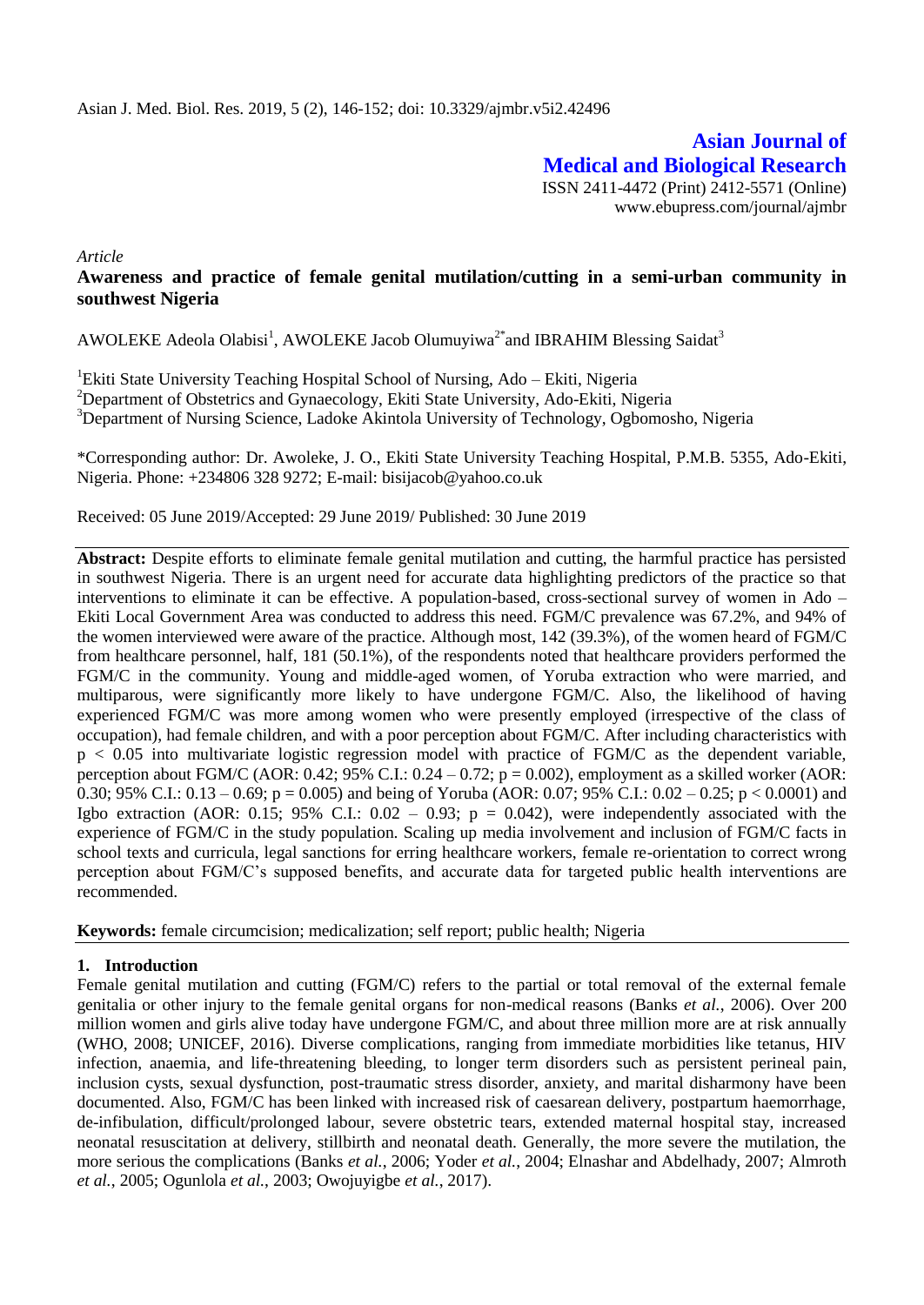Efforts to eliminate the practice, which were pioneered by missionaries to Kenya in the early  $20<sup>th</sup>$  century, have snowballed into commitment by international bodies to stamp out FGM/C (Caldwell *et al.*, 2000). In 2012, the United Nations General Assembly made a resolution calling the world to put an end to FGM/C. Thereafter, in September 2015, the global community resolved, as a target under Goal 5 of the Sustainable Development Goals (SDGs), to eliminate all harmful practices (including FGM/C) by 2030. Going forward, the Federal Government of Nigeria, through an act of the National Assembly, criminalized FGM/C by passing the Violence Against Persons (Prohibition) [VAPP] Act 2015. The Act not only sanctions violators, but also ensures compensation and rehabilitation of victims (Mberu, 2017). However, these anti-FGM/C efforts have often been weak, with limited evidence of their effectiveness, especially in countries with the highest prevalence worldwide like Nigeria. For example, serial demographic surveys in Nigeria have revealed that FGM/C is quite prevalent, with only minimal reduction in its practice occurring over a long time. The Yoruba and Igbo ethnic groups continue to have the highest prevalence of > 70% each, compared with a national prevalence of 25% (National Population Commission, 2014). In spite of legislation, advocacy, and attempts at raising the awareness of the citizens about the harmful effects of FGM/C, the practice has persisted in Nigeria. It is obvious that these modalities have played a limited role in the elimination of FGM/C, thus highlighting the need to obtain accurate data that will identify factors promoting the perpetuation of its practice among geopolitical zones and ethnic groups. These will serve as evidence-base for the design of public health interventions, and inform locallyeffective anti-FGM/C policy, implementation and monitoring. Thus, this study aims to contribute to FGM/C research and intervention strategies specifically in Ekiti State, and generally in Nigeria.

#### **2. Materials and Methods**

This population-based, descriptive cross-sectional study about awareness and practice of FGM/C was conducted in southern Nigeria between March and May, 2019. Ado – Ekiti, the only city in Ado – Ekiti Local Government Area and the study location, is the biggest city in Ekiti State in southern Nigeria, with a human population of 308,621, who are mostly Yoruba-speaking Christians (National Population Commission, 2006). The city is home to two universities (Ekiti State University and the privately-owned Afe Babalola University), two polytechnics (Federal Polytechnic and the privately-owned Crown Polytechnic), two television stations (Nigerian Television Authority and Broadcasting Service of Ekiti State), and two radio stations (Progress FM and Voice FM). There is a Teaching Hospital, Comprehensive Health Centre, and eight Basic Health Centres serving the population within Ado – Ekiti, other towns in Ekiti State, and neighbouring states in Nigeria. It is also the trade centre for a farming region where yams, cassava, grains, and cotton are grown. Permission for the study was obtained from the Ado – Ekiti Local Government Authority.

To determine the sample size, we assumed a 50% prevalence of FGM/C within the target population. Using a standard normal deviate of 1.96, at a 95% level of confidence and an error margin of 5%, we concluded that at least 384 participants would be needed for the study. Four hundred questionnaires were distributed to allow for inappropriate responses and attrition.

There are thirteen administrative wards in the local government area studied. Five of them were chosen by stratified sampling, and two streets were selected by balloting from each ward. In these ten streets, 40 questionnaires were administered to female residents by simple random sampling technique. The study instrument, a self-developed semi-structured questionnaire, was designed to obtain information regarding the socio-demographic characteristics of the respondents; their awareness of FGM/C and its providers; knowledge about FGM/C, the immediate and long term outcomes; and their perception of the need/reasons for FGM/C. The questions that explored the respondents' knowledge included complications of FGM/C such as infections like tetanus & HIV, narrowing of the vaginal orifice, pain during and after the procedure & sex, prolonged labour, difficulties with sex, and possible marital disharmony etc. The women's perception on reasons for FGM/C such as prevents women from being promiscuous, prevents babies from dying, cultural passage into womanhood, for beautification, protects the woman's purity and virginity, brings honour to parents of circumcised girl/woman etc, were also examined.

The instrument was pre-tested using ten respondents in Irepodun-Ifelodun Local Government Area. This enabled us to identify the ambiguities in, and comprehensibility of the questionnaire, so that modifications could be made. The data obtained from the pilot study was not included in the analyses. When women completed the self-administered questionnaires, we took it as consent to participate in the survey. The questions were transliterated into Yoruba, by trained research assistants, for those who could not fully understand the English Language.

The primary outcome of interest was FGM/C among the women interviewed. This was explored by asking if the women 'had been cut in the genitalia (private parts) for a non-medical reason?' The responses to the questions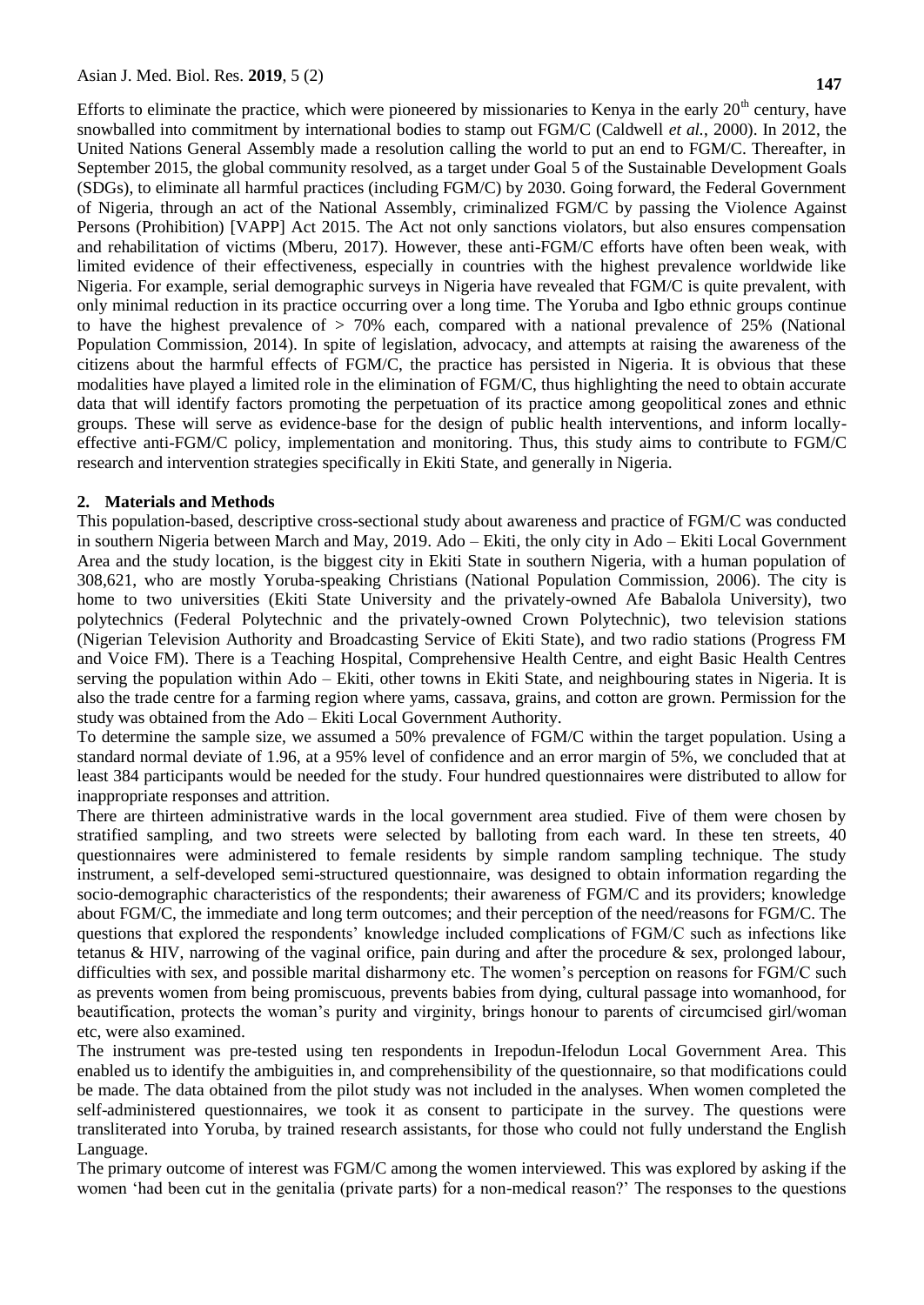on knowledge and perception followed a Likert-scale pattern, with five options, 'strongly agree,' 'agree,' 'don't know,' 'disagree,' and 'strongly disagree.' Each was assigned a numerical value of  $+2$ ,  $+1$ , 0,  $-1$ , and  $-2$ respectively. Thus, the total score for the responses on perception about FGM/C was 22; good perception was  $\geq$ 18, while poor perception was  $\leq 18$ . The total score for the questions on knowledge was 32;  $\geq 24$  was regarded as good knowledge,  $16 - 23$  fair knowledge, and  $\leq 15$  poor knowledge.

The data obtained were coded into, and analysed using the Statistical Software for the Social Sciences (SPSS) version 20 (IBM, Chicago, USA). The results were expressed as simple percentages. Univariate logistic regression analysis was done to identify the association between the characteristics of the respondents and the practice of FGM/C. Those variables with p value  $< 0.05$  were included in multivariate logistic regression analyses to identify the independent predictors for FGM/C. The results were expressed as adjusted odds ratio at 95% confidence interval (C. I.), with level of significance set at  $p < 0.05$ .

## **3. Results**

From the 400 questionnaires administered within the study location, three hundred and eighty-four (96%) were correctly completed, and the analysis was based on them. The awareness of FGM/C among the respondents, sources of information, and providers are summarized in Table 1. Majority, 361 (94%), of the respondents were aware of FGM/C. Most, 142 (39.3%), of the women heard of FGM/C from healthcare personnel, followed by 142 (37.1%) who got their information from family members and friends; the least source of information, 5 (1.4%), was from school texts and classes. Sadly, more than two-thirds (67.2%) of the study population reported having been cut in the genitals for non-medical reasons. Half, 181 (50.1%), of the respondents noted that healthcare providers performed the FGM/C in the community, followed by 100 (27.7%) who fingered traditional birth attendants as the providers; the providers of the FGM/C service were unknown to five (1.4%) of the respondents.

Factors associated with the practice of FGM/C in the study population were highlighted in Table 2. Young (crude odds ratio [COR]: 0.41; 95% confidence interval [C.I.]:  $0.21 - 0.83$ ;  $p = 0.012$ ) and middle-aged (COR: 0.15; 95% C.I.:  $0.06 - 0.35$ ; p < 0.0001) women, of Yoruba extraction (COR: 0.09: 95% C.I.: 0.03 – 0.32; p < 0.0001), who were married (COR: 0.35; 95% C.I.:  $0.22 - 0.55$ ; p < 0.0001), and multiparous (COR: 0.44; 95% C.I.:  $0.28 - 0.68$ ; p < 0.0001), were significantly more likely to have undergone FGM/C. Also, the likelihood of having experienced FGM/C was more among women who were presently employed (irrespective of the class of occupation) (COR: 0.28; 95% C.I.: 0.17 – 0.47; p < 0.0001), had female children (COR: 0.36; 95% C.I.: 0.23 – 0.57;  $p < 0.0001$ ), and with a poor perception about FGM/C (COR: 0.47; 95% C.I.: 0.29 – 0.77;  $p = 0.002$ ). The educational qualification, religion and level of knowledge of the women regarding FGM/C did not influence its practice.

Our multivariate regression model (Table 3) showed that women of Yoruba extraction (adjusted odds ratio [AOR]: 0.07; 95% C.I.: 0.02 – 0.25; p < 0.0001), and Igbo ethnicity (AOR: 0.15; 95% C.I.: 0.02 – 0.93; p = 0.042), employed skilled workers (AOR: 0.30; 95% C.I.: 0.13 – 0.69;  $p = 0.005$ ), with poor perception of FGM/C (AOR: 0.42; 95% C.I.: 0.24 – 0.72;  $p = 0.002$ ) remained the independent predictors of FGM/C among the women studied.

# **4. Discussion**

Despite efforts to stop the perpetuation of FGM/C by local, national and international bodies, the index study among a highly FGM/C-aware population clearly revealed that the practice is still prevalent in Ekiti State. High prevalence rates of genital cutting still persists in southwestern Nigeria, the indigenous home of the Yoruba tribe (Ogunlola *et al.*, 2003; Asekun-Olarinmoye and Amusan, 2008; Dare *et al*., 2004). The fact that at least two out of three women interviewed self-reported having undergone FGM/C is quite alarming, considering the possible serious reproductive health consequences to the women involved, and the huge resources expended on stopping the practice. Of even greater worry is the confirmation of the 'medicalization' of FGM/C in Ado – Ekiti, with half (50.1%) of the respondents attesting that healthcare personnel performed the procedure. Although majority, 142 (39.3%), of the women who were aware of FGM/C heard from health personnel, it is logical to hypothesize that these healthcare personnel notified the women about the FGM/C with a view to inviting them to undergo the procedure with them! Erroneously, in many African settings, women believe that the procedure is safer when medicalized (UNICEF, 2016). Studies targeting healthcare providers in Ekiti State, with the aim of identifying their motives for its continuance, guide the development of deterrent strategies, and serve as template for monitoring and evaluation, are urgently needed. Implementing the VAPP Act 2015 to the letter, and sanctioning erring healthcare providers violating women via FGM/C are advocated. Besides, Ekiti State has a high number of in-school young people (National Population Commission, 2014); a critical preventive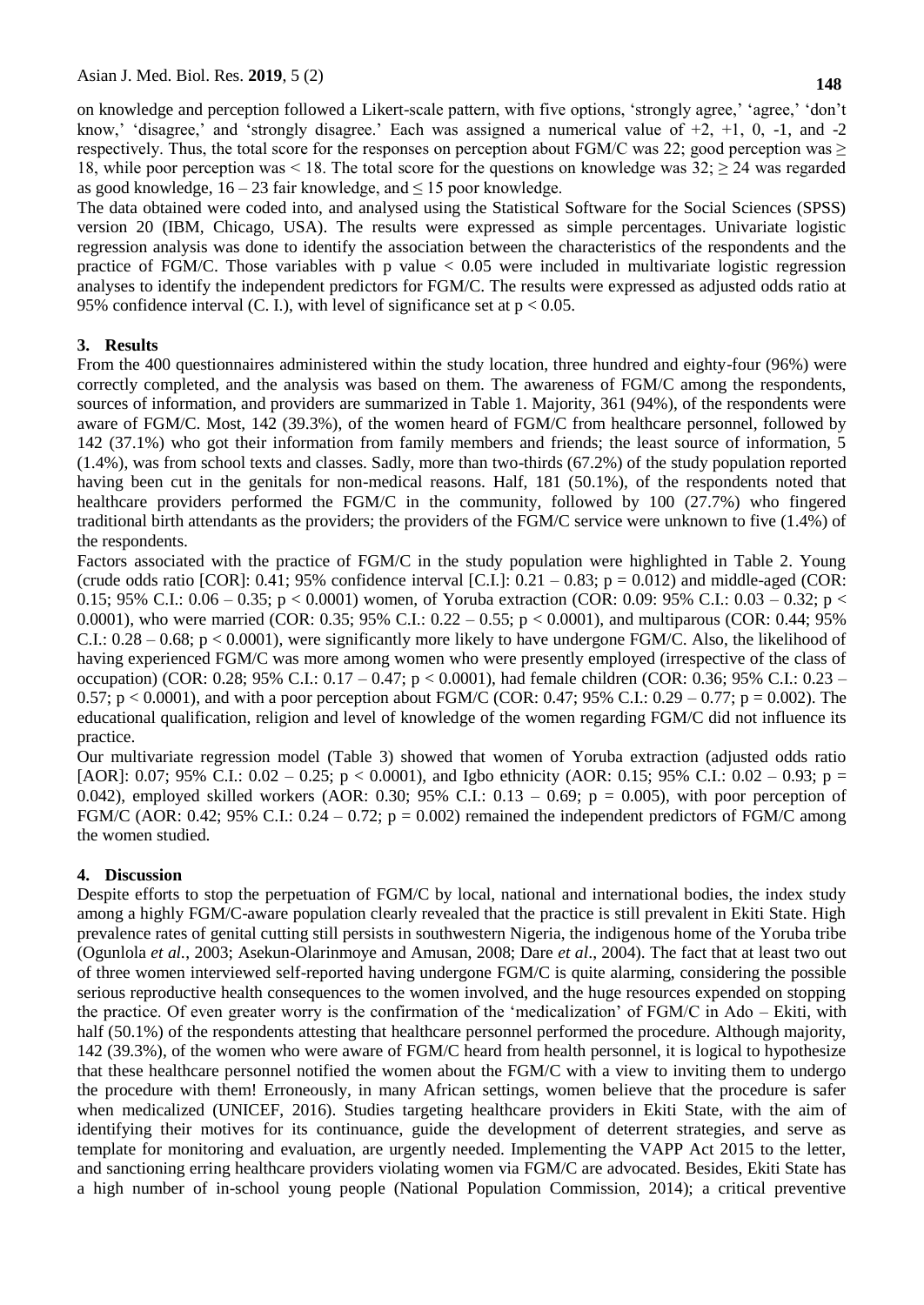measure would be to increase the dissemination of correct FGM/C-related information by including it in school texts and curricula. Also, there is a need to scale up media involvement, especially in countering the wrong perception of the communities about the benefits of FGM/C.

Our survey found that young women were more likely to have experienced genital cutting in the study population. This confirms that FGM/C is usually carried out between infancy and adolescence. Married women with female children were also more likely to practice FGM/C. Thus, another way to eliminate the practice is female literacy, re-orientation and empowerment. When they are convinced that FGM/C is harmful, they will not likely support the cutting of their born and unborn female children (Ogunlola *et al.*, 2003), and they can be strong advocates of a 'FGM/C-free world.'

Skilled workers were more likely to have had FGM/C. Skilled workers were likely to occupy the highest wealth quintile in their communities. This group has been found from studies in Nigeria to practice FGM/C less than those in the poorest quintile (MICS Data Nigeria, 2011). It is possible that the population in the index study were influenced by other factors stronger than their occupation or wealth. Women who had a poor perception about FGM/C were more likely to practice it. Perception affects an individual's attitude to health, and influences health-seeking practices (Akeju *et al.*, 2016). Thus, positively influencing women's perceptions about FGM/C will be a step towards eliminating its practice.

This survey may be limited by the use of self-reportage to determine practice of FGM/C. However, studies have consistently shown that there is no significant difference between self-reported and actual status of FGM (Snow *et al*., 2002; Klouman *et al*., 2005; Larsen and Okonofua, 2002; Morison *et al.*, 2001), implying that selfreportage of FGM/C can validly be used to assess FGM/C practice. This is even more relevant when the population is highly FGM-aware and see it as culturally acceptable.

|                                               | Frequency $(\% )$ |
|-----------------------------------------------|-------------------|
| Awareness of FGM/C, $n = 384$                 |                   |
| No.                                           | 23(6)             |
| Yes                                           | 361 (94)          |
| Sources of information about FGM/C, $n = 361$ |                   |
| Family members and friends                    | 134(37.1)         |
| Health personnel                              | 142 (39.3)        |
| Social media platforms                        | 45 (12.5)         |
| News media and tabloids                       | 35(9.7)           |
| School texts and classes                      | 5(1.4)            |
| Experience/practice of FGM/C, $n = 384$       |                   |
| N <sub>0</sub>                                | 126(32.8)         |
| Yes                                           | 258 (67.2)        |
| FGM/C providers in the community, $n = 361$   |                   |
| <b>Herbalists</b>                             | 15(4.2)           |
| Old/experienced women                         | 60(16.6)          |
| Health personnel                              | 181(50.1)         |
| Traditional birth attendants                  | 100(27.7)         |
| Don't know                                    | 5(1.4)            |

#### **Table 1. FGM/C awareness, sources of information and providers.**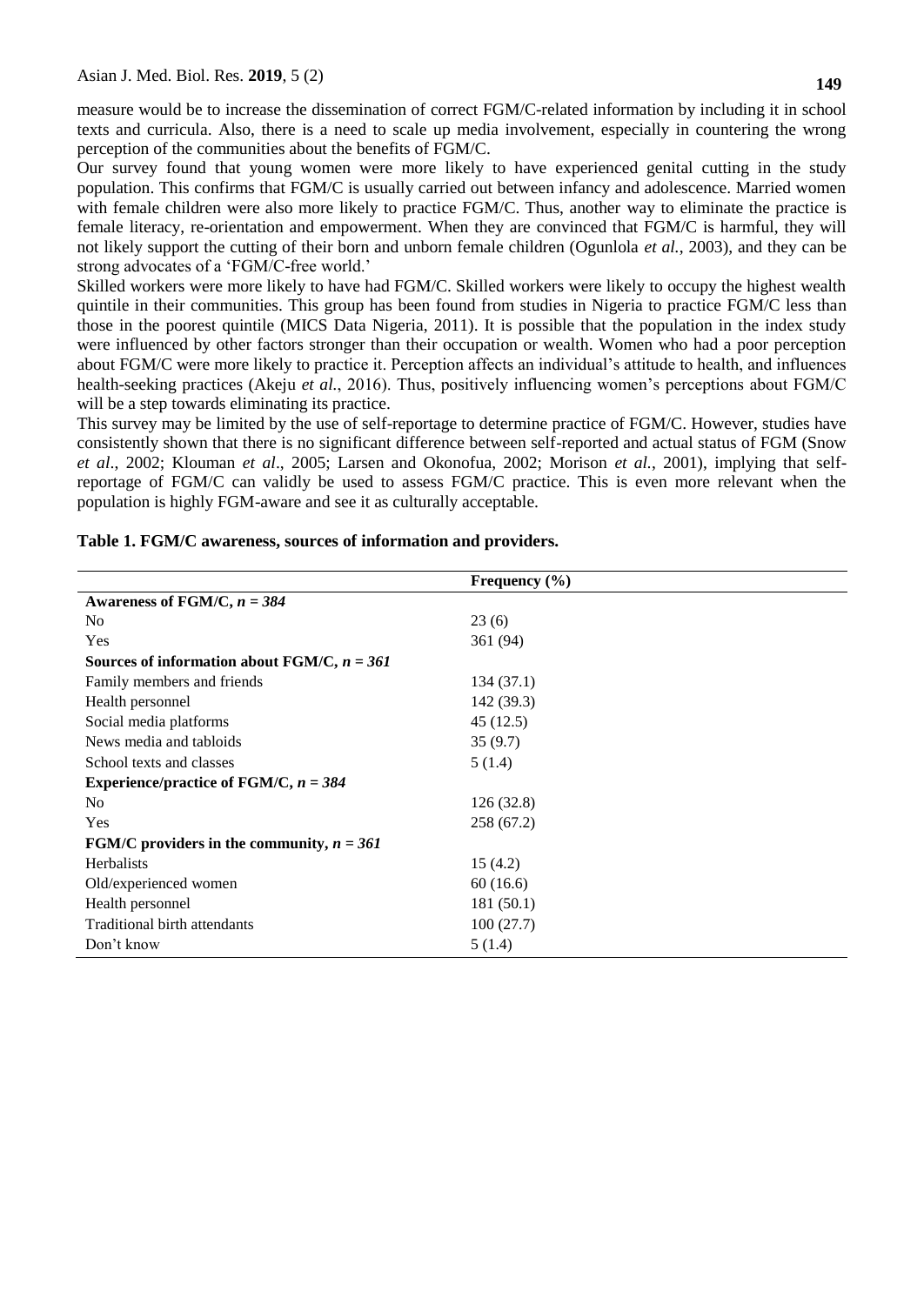| <b>Characteristics</b>   | <b>FGM Practice</b> |                             | Crude Odds Ratio (95% C.I.) | P value     |
|--------------------------|---------------------|-----------------------------|-----------------------------|-------------|
|                          | Yes                 | N <sub>0</sub>              |                             |             |
|                          | n(%)                | $n\left(\frac{9}{6}\right)$ |                             |             |
| <b>AGE</b> (years)       |                     |                             |                             |             |
| $\leq$ 19                | 16(6.2)             | 22(17.5)                    | 1.00                        |             |
| $20 - 39$                | 157(60.9)           | 89 (70.6)                   | $0.41(0.21-0.83)$           | $0.012*$    |
| $40 - 59$                | 74(28.7)            | 15(11.9)                    | $0.15(0.06 - 0.35)$         | $< 0.0001*$ |
| $\geq 60$                | 11(4.3)             | 0(0)                        | $0.00(0.00 - \infty)$       | 0.999       |
| <b>TRIBE</b>             |                     |                             |                             |             |
| Yoruba                   | 250 (96.9)          | 105(83.3)                   | $0.09(0.03 - 0.32)$         | $< 0.0001*$ |
| Igbo                     | 5(1.9)              | 6(4.8)                      | $0.26(0.05 - 1.44)$         | 0.122       |
| Hausa                    | 0(0)                | 1(0.8)                      | 3.46E8 $(0.00 - \infty)$    | 1.000       |
| Others                   | 3(1.2)              | 14(11.1)                    | 1.00                        |             |
| <b>EDUCATIONAL LEVEL</b> |                     |                             |                             |             |
| No formal                | 8(3.1)              | 3(2.4)                      | 1.00                        |             |
| Primary                  | 10(3.9)             | 5(4)                        | $0.75(0.20-2.92)$           | 0.683       |
| Secondary                | 67(26)              | 32(25.4)                    | $1.01(0.33 - 3.03)$         | 0.992       |
| Tertiary                 | 173(67.1)           | 86 (68.3)                   | $0.96(0.59 - 1.58)$         | 0.874       |
| <b>RELIGION</b>          |                     |                             |                             |             |
| Christianity             | 238 (92.2)          | 118 (93.7)                  | 1.00                        |             |
| Islam                    |                     | 8(6.3)                      | $0.81(0.35 - 1.89)$         | 0.620       |
|                          | 20(7.8)             |                             |                             |             |
| <b>PARITY</b>            |                     |                             |                             |             |
| Nullipara                | 82 (31.8)           | 65(51.6)                    | 1.00                        | $< 0.0001*$ |
| Multipara                | 176 (68.2)          | 61(48.4)                    | $0.44(0.28-0.68)$           |             |
| <b>EMPLOYMENT STATUS</b> |                     |                             |                             |             |
| Unemployed               | 34(13.2)            | 44 (34.9)                   | 1.00                        |             |
| Employed                 | 224 (86.8)          | 82(65.1)                    | $0.28(0.17-0.47)$           | $< 0.0001*$ |
| <b>MARITAL STATUS</b>    |                     |                             |                             |             |
| Single                   | 58 (22.5)           | 57(45.2)                    | 1.00                        |             |
| Married                  | 200 (77.5)          | 69 (54.8)                   | $0.35(0.22-0.55)$           | $< 0.0001*$ |
| <b>OCCUPATION</b>        |                     |                             |                             |             |
| Unemployed               | 34(13.2)            | 44 (34.9)                   | 1.00                        |             |
| Unskilled                | 81 (31.4)           | 28(22.2)                    | $0.27(0.14-0.50)$           | $< 0.0001*$ |
| Semi-skilled             | 53 $(20.5)$         | 26(20.6)                    | $0.38(0.20-0.73)$           | $0.003*$    |
| Skilled                  | 90 (34.9)           | 28 (22.2)                   | $0.24(0.13-0.45)$           | $< 0.0001*$ |
| <b>FEMALE CHILD</b>      |                     |                             |                             |             |
| N <sub>o</sub>           | 113 (43.8)          | 86 (68.3)                   | 1.00                        |             |
| Yes                      | 145 (56.2)          | 40(31.7)                    | $0.36(0.23-0.57)$           | $< 0.0001*$ |
| <b>KNOWLEDGE</b>         |                     |                             |                             |             |
| Poor                     | 235 (91.1)          | 105(83.3)                   | 1.00                        |             |
| Fair                     | 18(7)               | 14(11.1)                    | $1.74(0.83 - 3.63)$         | 0.140       |
| Good                     | 5(1.9)              | 7(5.6)                      | $3.13(0.97 - 10.10)$        | 0.056       |
| <b>PERCEPTION</b>        |                     |                             |                             |             |
| Poor                     | 209(81)             | 84 (66.7)                   | $0.47(0.29 - 0.77)$         | $0.002*$    |
| Good                     | 49 (19)             | 42 (33.3)                   | 1.00                        |             |

| Table 2. Univariate analysis of relationship between respondents' characteristics and FGM/C practice. |  |
|-------------------------------------------------------------------------------------------------------|--|
|-------------------------------------------------------------------------------------------------------|--|

\*significant at p < 0.05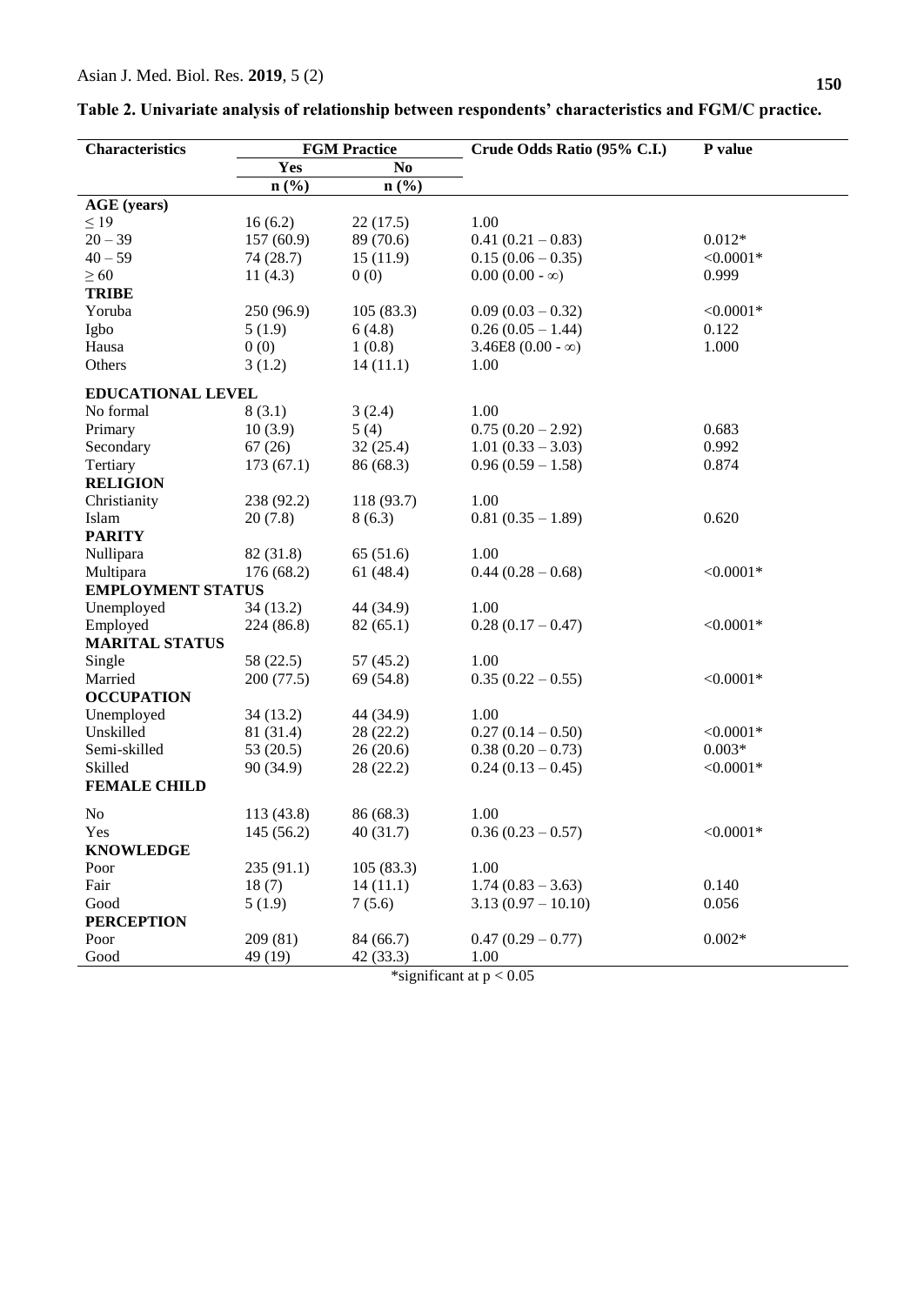| <b>Characteristics</b>   | <b>FGM Practice</b> |                | Adjusted Odds Ratio (95% C. I.)                                                                                                                                                                                                                                                                                             | P value     |
|--------------------------|---------------------|----------------|-----------------------------------------------------------------------------------------------------------------------------------------------------------------------------------------------------------------------------------------------------------------------------------------------------------------------------|-------------|
|                          | Yes                 | N <sub>0</sub> |                                                                                                                                                                                                                                                                                                                             |             |
|                          | n(%)                | n(%)           |                                                                                                                                                                                                                                                                                                                             |             |
| <b>AGE</b> (years)       |                     |                |                                                                                                                                                                                                                                                                                                                             |             |
| $\leq$ 19                | 16(6.2)             | 22(17.5)       | 1.00                                                                                                                                                                                                                                                                                                                        |             |
| $20 - 39$                | 157(60.9)           | 89 (70.6)      | $0.86(0.35-2.09)$                                                                                                                                                                                                                                                                                                           | 0.731       |
| $40 - 59$                | 74(28.7)            | 15(11.9)       | $0.40(0.13 - 1.25)$                                                                                                                                                                                                                                                                                                         | 0.114       |
| $\geq 60$                | 11(4.3)             | 0(0)           | $0.00(0.00 - \infty)$                                                                                                                                                                                                                                                                                                       | 0.999       |
| <b>TRIBE</b>             |                     |                |                                                                                                                                                                                                                                                                                                                             |             |
| Yoruba                   | 250 (96.9)          | 105(83.3)      | $0.07(0.02 - 0.25)$                                                                                                                                                                                                                                                                                                         | $< 0.0001*$ |
| Igbo                     | 5(1.9)              | 6(4.8)         | $0.15(0.02 - 0.93)$                                                                                                                                                                                                                                                                                                         | $0.042*$    |
| Hausa                    | 0(0)                | 1(0.8)         | $1.42E8 (0.00 - \infty)$                                                                                                                                                                                                                                                                                                    | 1.000       |
| Others                   | 3(1.2)              | 14(11.1)       | 1.00                                                                                                                                                                                                                                                                                                                        |             |
| <b>PARITY</b>            |                     |                |                                                                                                                                                                                                                                                                                                                             |             |
| Nullipara                | 82 (31.8)           | 65(51.6)       | 1.00                                                                                                                                                                                                                                                                                                                        |             |
| Multipara                | 176 (68.2)          | 61(48.4)       | $1.80(0.78 - 4.18)$                                                                                                                                                                                                                                                                                                         | 0.170       |
| <b>EMPLOYMENT STATUS</b> |                     |                |                                                                                                                                                                                                                                                                                                                             |             |
| Unemployed               | 34(13.2)            | 44 (34.9)      | 1.00                                                                                                                                                                                                                                                                                                                        |             |
| Employed                 | 224 (86.8)          | 82(65.1)       | $0.41(0.20-0.86)$                                                                                                                                                                                                                                                                                                           | $0.018*$    |
| <b>MARITAL STATUS</b>    |                     |                |                                                                                                                                                                                                                                                                                                                             |             |
| Single                   | 58 (22.5)           | 57(45.2)       | 1.00                                                                                                                                                                                                                                                                                                                        |             |
| Married                  | 200 (77.5)          | 69 (54.8)      | $0.65(0.31 - 1.38)$                                                                                                                                                                                                                                                                                                         | 0.263       |
| <b>OCCUPATION</b>        |                     |                |                                                                                                                                                                                                                                                                                                                             |             |
| Unemployed               | 34 (13.2)           | 44 (34.9)      | 1.00                                                                                                                                                                                                                                                                                                                        |             |
| Unskilled                | 81 (31.4)           | 28(22.2)       | $0.47(0.20 - 1.08)$                                                                                                                                                                                                                                                                                                         | 0.074       |
| Semi-skilled             | 53 $(20.5)$         | 26(20.6)       | $0.49(0.21 - 1.14)$                                                                                                                                                                                                                                                                                                         | 0.097       |
| Skilled                  | 90 (34.9)           | 28(22.2)       | $0.30(0.13-0.69)$                                                                                                                                                                                                                                                                                                           | $0.005*$    |
| <b>FEMALE CHILD</b>      |                     |                |                                                                                                                                                                                                                                                                                                                             |             |
| N <sub>o</sub>           | 113 (43.8)          | 86 (68.3)      | 1.00                                                                                                                                                                                                                                                                                                                        |             |
| Yes                      | 145(56.2)           | 40(31.7)       | $0.52(0.25-1.07)$                                                                                                                                                                                                                                                                                                           | 0.076       |
| <b>PERCEPTION</b>        |                     |                |                                                                                                                                                                                                                                                                                                                             |             |
| Poor                     | 209 (81)            | 84 (66.7)      | $0.42(0.24-0.72)$                                                                                                                                                                                                                                                                                                           | $0.002*$    |
| Good                     | 49 (19)             | 42(33.3)       | 1.00<br>$\frac{1}{2}$ $\frac{1}{2}$ $\frac{1}{2}$ $\frac{1}{2}$ $\frac{1}{2}$ $\frac{1}{2}$ $\frac{1}{2}$ $\frac{1}{2}$ $\frac{1}{2}$ $\frac{1}{2}$ $\frac{1}{2}$ $\frac{1}{2}$ $\frac{1}{2}$ $\frac{1}{2}$ $\frac{1}{2}$ $\frac{1}{2}$ $\frac{1}{2}$ $\frac{1}{2}$ $\frac{1}{2}$ $\frac{1}{2}$ $\frac{1}{2}$ $\frac{1}{2}$ |             |

**Table 3. Multivariate logistic regression analysis of the variables influencing FGM/C practice.**

\*significant at p < 0.05

### **5. Conclusions**

FGM/C is still commonly practiced in Ado – Ekiti, with two-thirds of the respondents having undergone one form or the other. Although most women were aware of the practice through health workers, there is an alarming rate of medicalization of FGM/C from this study. Women of Yoruba and Igbo tribes, who were employed as skilled workers, but with poor perception about FGM/C were more likely to have undergone the procedure. Scaling up awareness campaigns, increasing media involvement, legal enforcement of various acts/laws prohibiting the practice, female literacy and re-orientation to correct wrong perception about FGM/C's supposed benefits are recommended. Collecting accurate data for research into public health strategies that can lead to elimination of the practice is long overdue.

### **Conflict of interest**

None to declare.

### **References**

Akeju DO, OT Oladapo, M Vidler, AA Akinmade, D Sawchuck, R Qureshi, M Solarin, OO Adetoro, P von Dadelszen and the CLIP Nigeria Feasibility Working Group, 2016. Determinants of health care seeking behaviour during pregnancy in Ogun State, Nigeria. Reprod. Health., 13(Suppl 1):32.

Almroth L, H Bedri, S El Elmusharaf, A Satti, T Idris, MS Hashim, GI Suliman and S Bergström, 2005. Urogenital complications among girls with genital mutilation: A hospital-based study in Khartoum. Afr. J. Reprod. Health., 9:118-124.